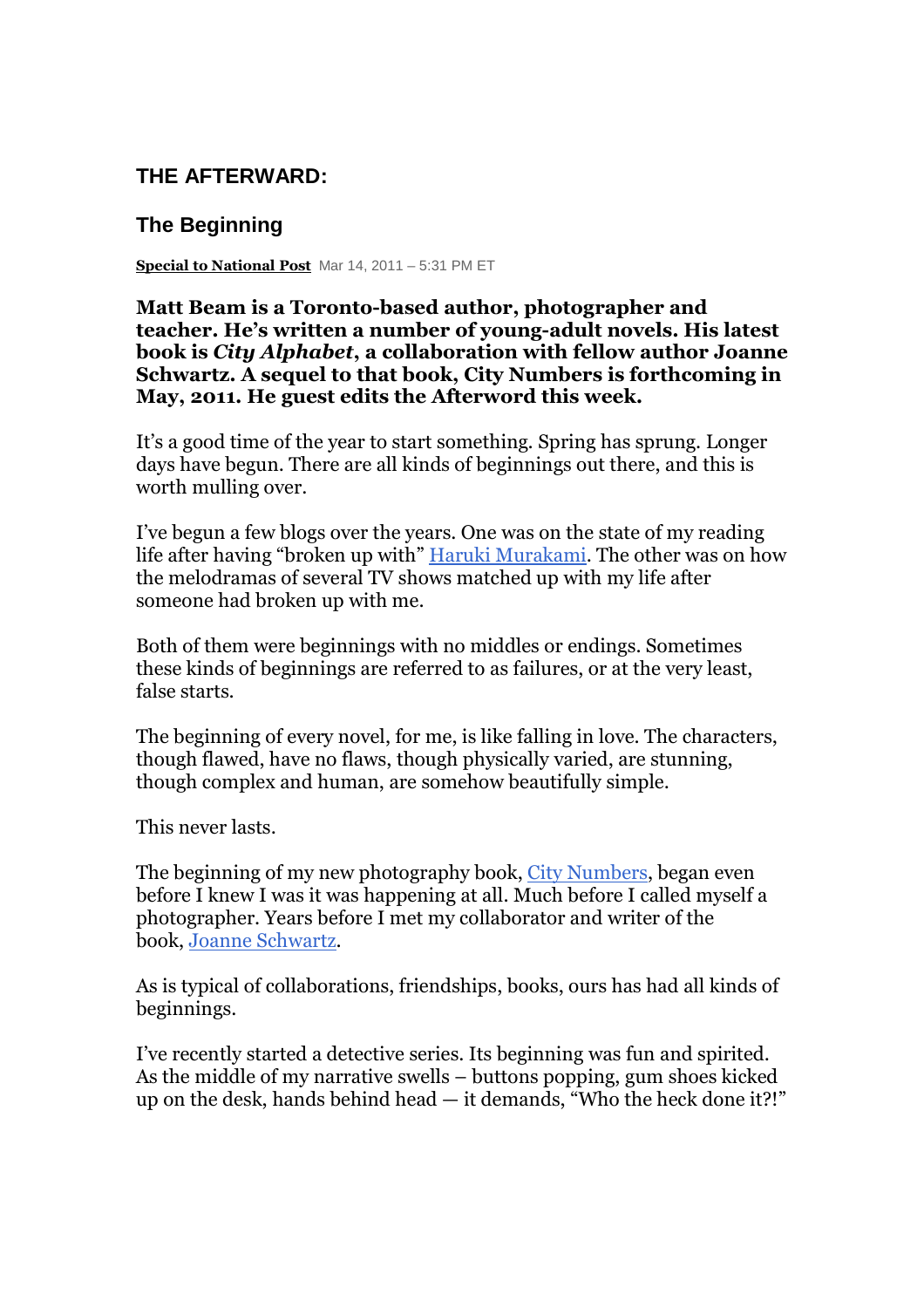Bah! I say. The middle can wait … We're just getting started here … Something else out there has just begun. Some people called it a Revolution (There've been a few of those these days).

Other people call it Armageddon.

Still others call it the iPad.

At last year's Writers' Union of Canada AGM, many people were calling it an Opportunity.

Only a few of them were writers. Not true. A few of them had been writers. But something magical happened to all of us inside that conference room. Just like at the beginning of one of Kenneth Oppel's fantastic young adult novels:

Words were spoken, a spell was cast, and we had all transformed into something new: Content Providers.

Hmmm … Sounds like a story to get to the bottom of.

----

The Middle

**Special to National Post** Mar 15, 2011 – 5:01 PM ET

The middle is the meat. The middle is tough. The middle is where the important stuff happens.

For a writer, an artist, the middle means work. You've chosen your weapon, your palette, your purpose. Your thief.

Now go.

For City Numbers that meant finding and photographing particular digits, somewhere out there, in the city.

There were days and nights when all I could see were numbers. On storefronts, toilet-paper packaging, garbage bins, and milk cartons. On the ceiling of my bedroom.

The middle is obsessive.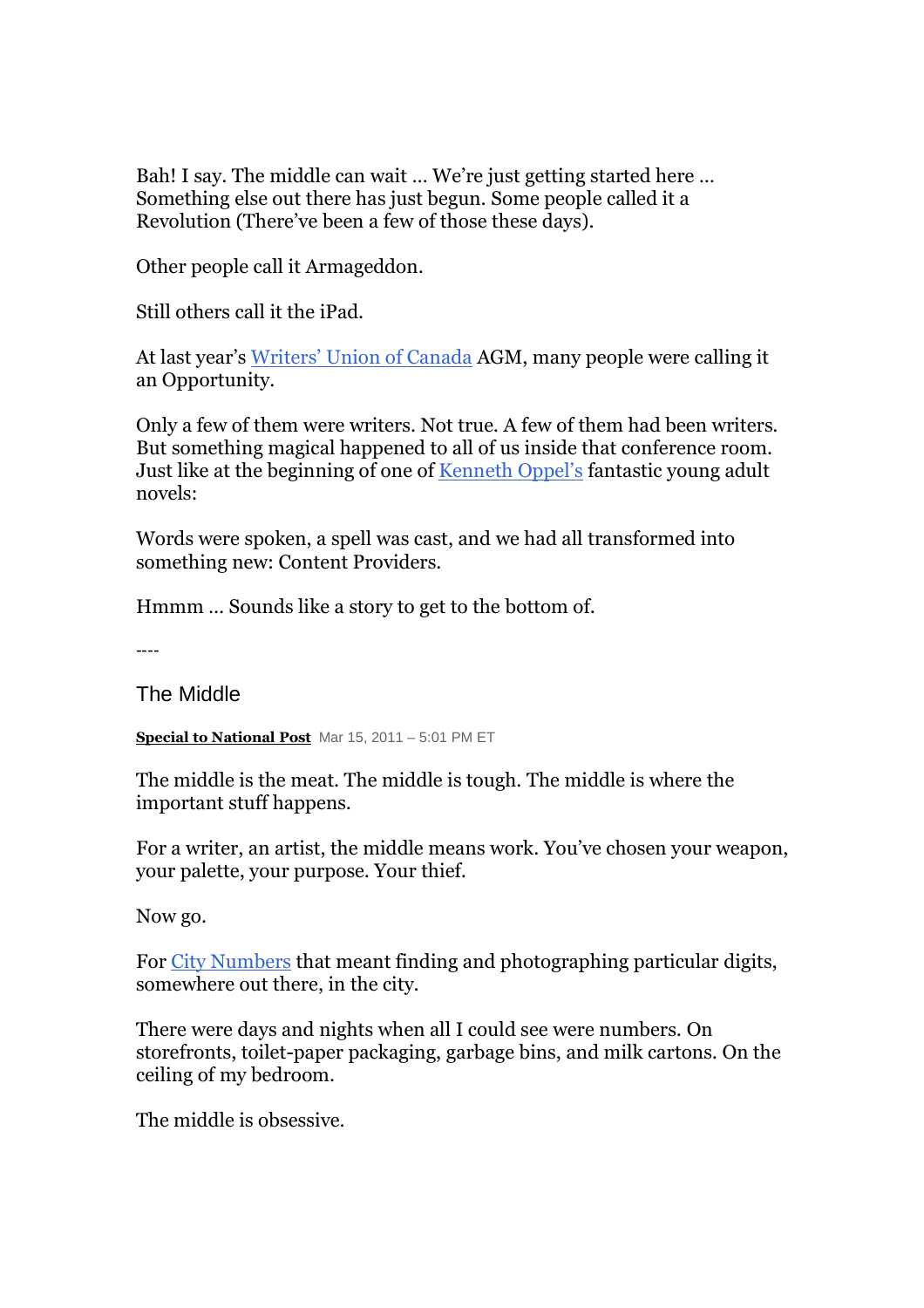The writer's middle is big. Or long.

The pop star's middle is a six-pack. Until it isn't. Then it's over.

It's almost never over for us lumpy – lengthy – writers. Sorry, content providers … CPs.

Never over. And for majority of us never quite enough.

—–

—–

Some of us CPs are turtles. Some are hares. The jury is still out on this guy. Turtle, Hare … Fox? I'm not the one to say.

Meantime, I like to hang with turtles. They will survive the Revolution. Armageddon.

The iPad.

Turtles have thick shells and they've got time to plot their courses. Turtles are hard, hard at work.

The Middle will determine which way the publishing industry – the public, YOU –will go. In the meantime, the turtles will toy with the approach.

Here are a few I've witnessed and appreciated:

Jonathan Mendelsohn has been writing his incisive and insightful bookand-movie blog for four years now. Writer, editor, publisher. Slowly but surely his audience grows, his chops sharpen. If blogs are really the future, he's got a serious leg up.

Andrea Johnston, meantime, has a pad of paper. And pipes. Johnston is poet and a bard.

When the Middle is done with us, some believe it will take us back to the days of Dickens. For starters, there will be serials:

"Like what you read, ma'am? That next chapter will be 49 cents."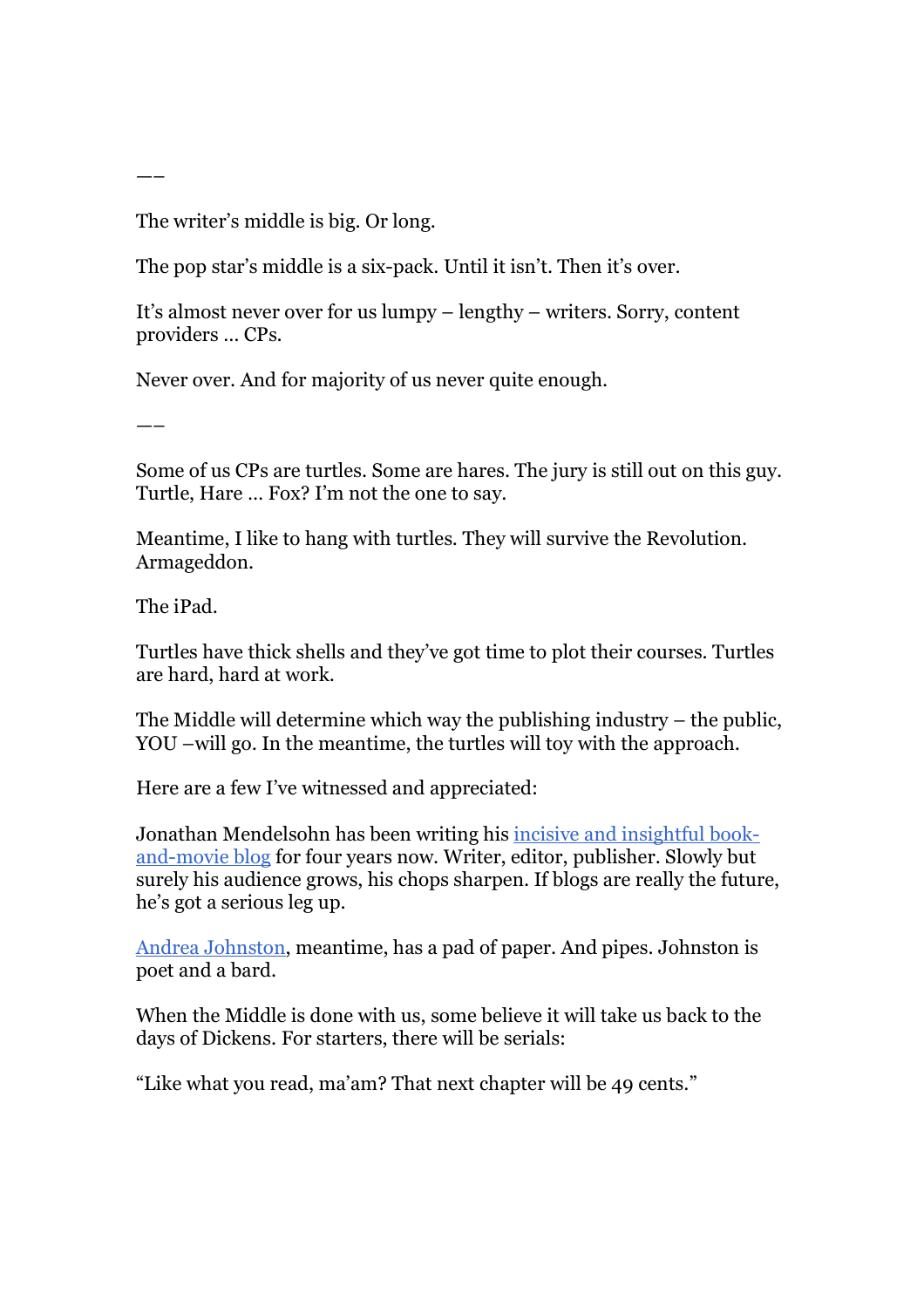More important, though, is that public speaking will come to the fore. Dickens could tell a mean yarn. So can Johnston. She'll be the one telling the stories when the power goes out…

Ah, but that's a topic for the End. Or the Epilogue.

What's the hurry?

In my middle, I found fortune. In Joanne Schwartz, I found a visionary, a co-conspirator. In Groundwood Books, a small and great Canadian publisher.

But we all found fortune in the process, the doing, which is as much the Middle as anything I know.

----

# **The Hitchhiker's Guide To Making a Quasi-Ending**

**Special to National Post** Mar 16, 2011 – 5:15 PM ET | **Last Updated: Mar 17, 2011 5:35 PM ET**

The End is enough to keep you up at night.

Is it coming? What can I do about it? How can I make it so that it's perfect perfect perfect.

And not tragic tragic tragic.

The End haunts people, the artist especially. Whether it's typing the last word, shaping the last bit of clay, or singing the last note.

"Be sure," the End says to us, "because after this, nothing more can be done."

One of my all-time favourite endings in books comes in the middle of the first novel of a trilogy. It's the quasi-ending of an hilarious episode.

And it's a number: 42.

(Probably 12.5% of you already know what I am talking about. Or rather, 1/8.)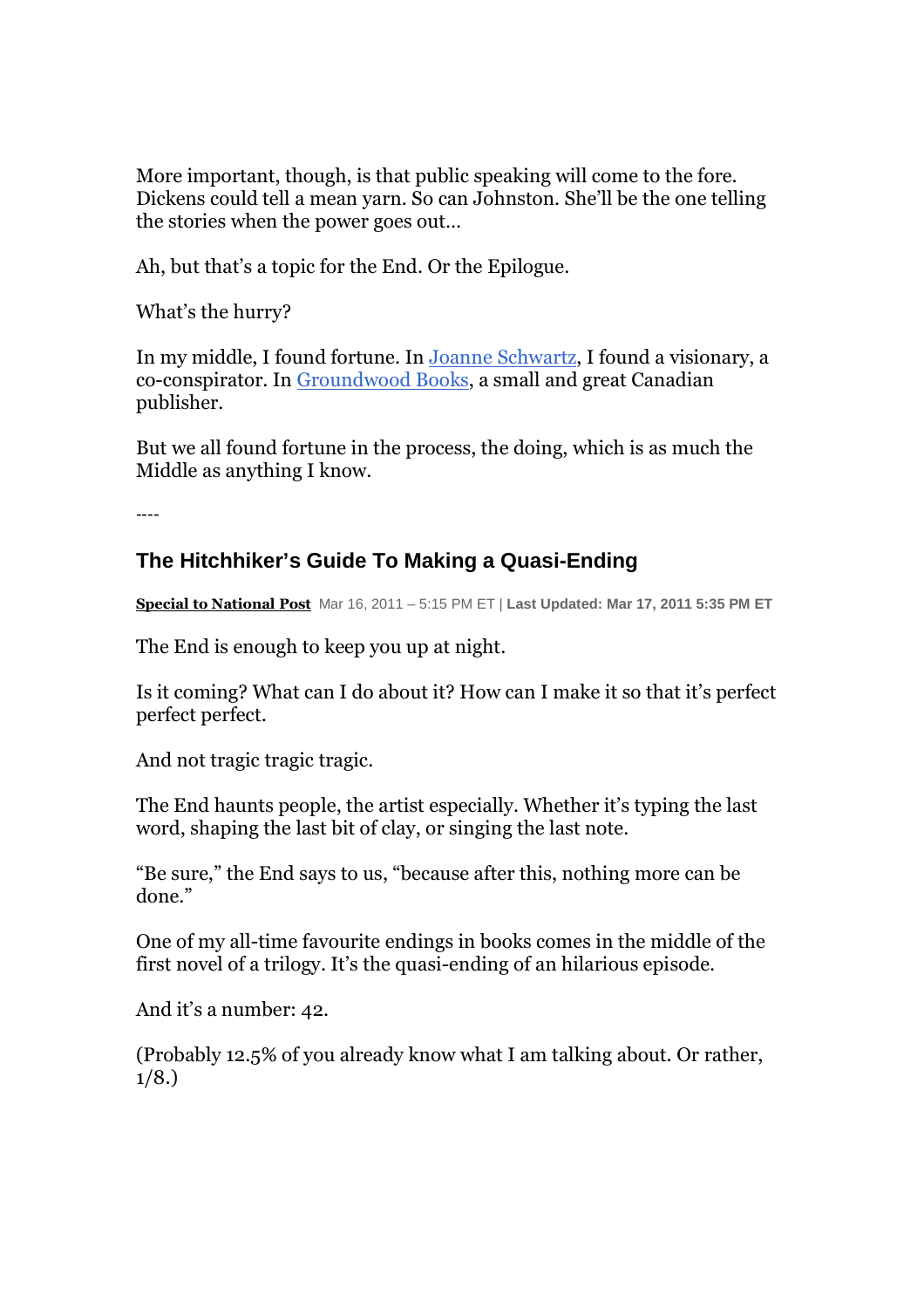The episode occurs in the novel, The Hitchhiker's Guide to the Galaxy. The uber-computer, Deep Thought, is asked to come up with the "Ultimate Answer to the Ultimate Question of Life, The Universe, and Everything."

And after seven and a half million years of whirring and crunching, it spits out the digit, 42.

Perfect! The "end" satisfies with an answer. Makes us laugh our faces off. And poses further questions like "What is the actual QUESTION?"

Over the last few days, I've finally figured out the ending to my first detective novel. It's \$53.29. And without spoiling a thing, I can say I hope my ending attains half the level of efficacy that Douglas Adams' did with his.

One of the biggest challenges Joanne Schwartz and I had in creating a counting book of 26 pages was deciding what number to go up to. And where to end.

To come up with our answer, Joanne and I found a real opportunity. We were able to introduce mathematical concepts such as zero, 000; fractions,  $\frac{1}{2}$ ; percentages, 3.25; and even a professional handle – James Bond's that  $is - 007$ .

What I'm most proud of though is our finish. It is the best ending I've ever created, and I think, ever will. Our final image blows the whole thing apart.

Wide wide open. It's an explosion. But in a good way.

Speaking of things being blown apart – metaphorically, of course – I won't deign to predict how it will shape up for the publishing industry.

We're not even close to the end. Really just getting started

My sense is the End will be a new beginning, if not an opportunity for all.

But there is one thing I do know – when I've placed our new beautifully designed picture book, City Numbers, or its predecessor, City Alphabet, into people's hands, something magical happens.

It's an expression. An expression more powerful than an explosion. Ten times better than a perfect ending.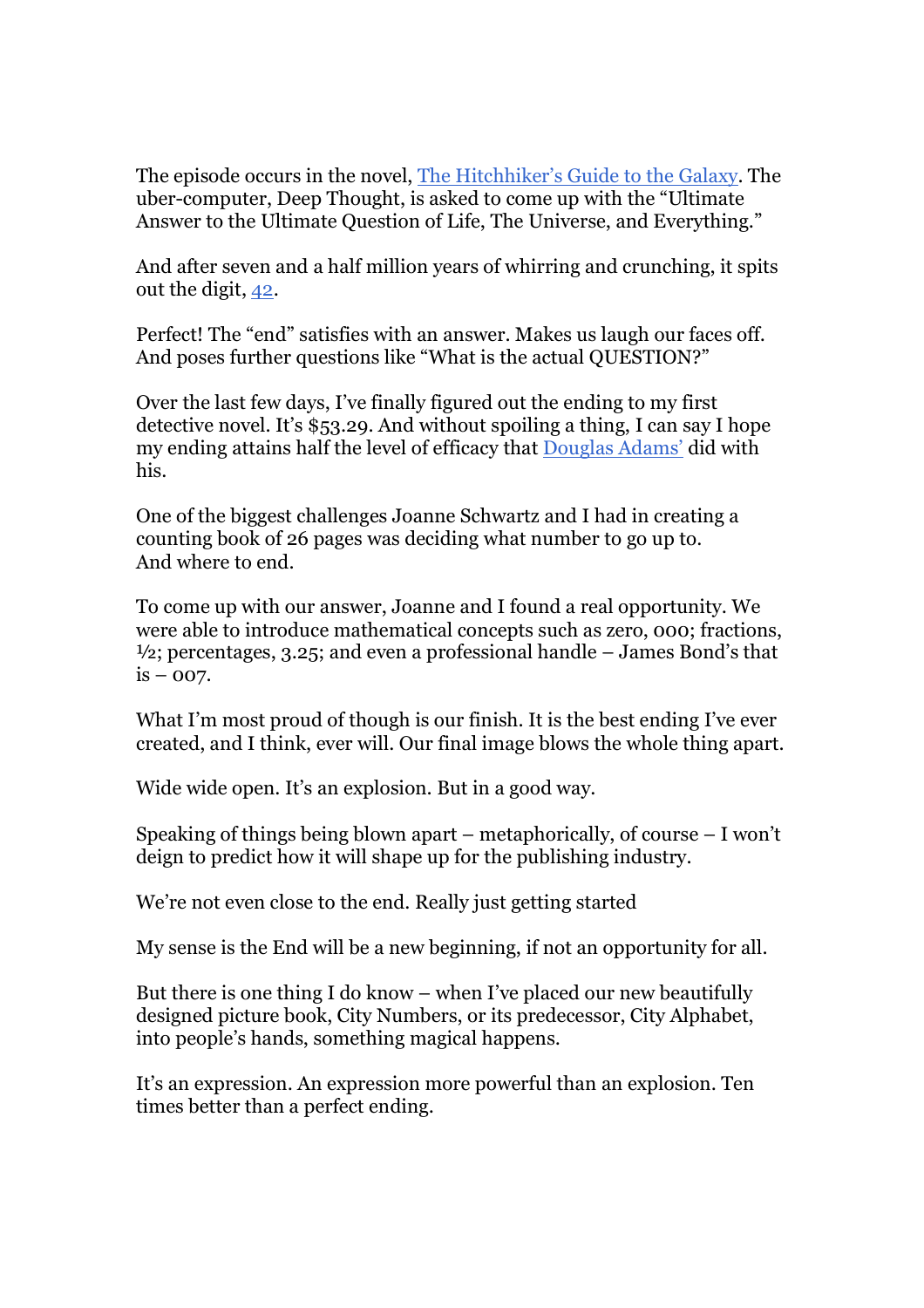It is, each and every time, a whole new beginning.

----

### **Don't Worry … The Future is Updatable**

**Special to National Post** Mar 18, 2011 – 1:41 PM ET | **Last Updated: Mar 18, 2011 1:45 PM ET**

The epilogue is a function of human nature, wanting to set things straight, bring up-to-date, state the bigger picture, gently apologize, pat oneself on one's back.

The reality is that completion of a project is as much about timelines and Chaos as it is about perfection and harmony.

My guess is that 99% of all artists want to change 99% of the works they've done … while they fester over the project they are currently adapting, editing, reshaping.

It never seems to end.

In my latest young adult novel, *Last December*, my protagonist, Steven, finishes the narrative, written in diary form, with P.S., P.P.S., etc. It's three months later, in March, and he needs to qualify, if not exactly conclude.

I wonder what he's doing now…

I also wonder when it is exactly in life's timeline that we stop using P.S.'s. The simple answer: Adulthood.

If I could finish off my recent C.V.'s and grant applications with a P.S., I would love to add something like, "P.S. There's SO much more, I promise!! P.P.S. Will get back to you on that ASAP!!"

Eventually though one has to take a risk, decide, step into the light.

This is a function of growing up.

And in this thinking, the book – the unplug-in-able, immutable, bona fide object – is mature.